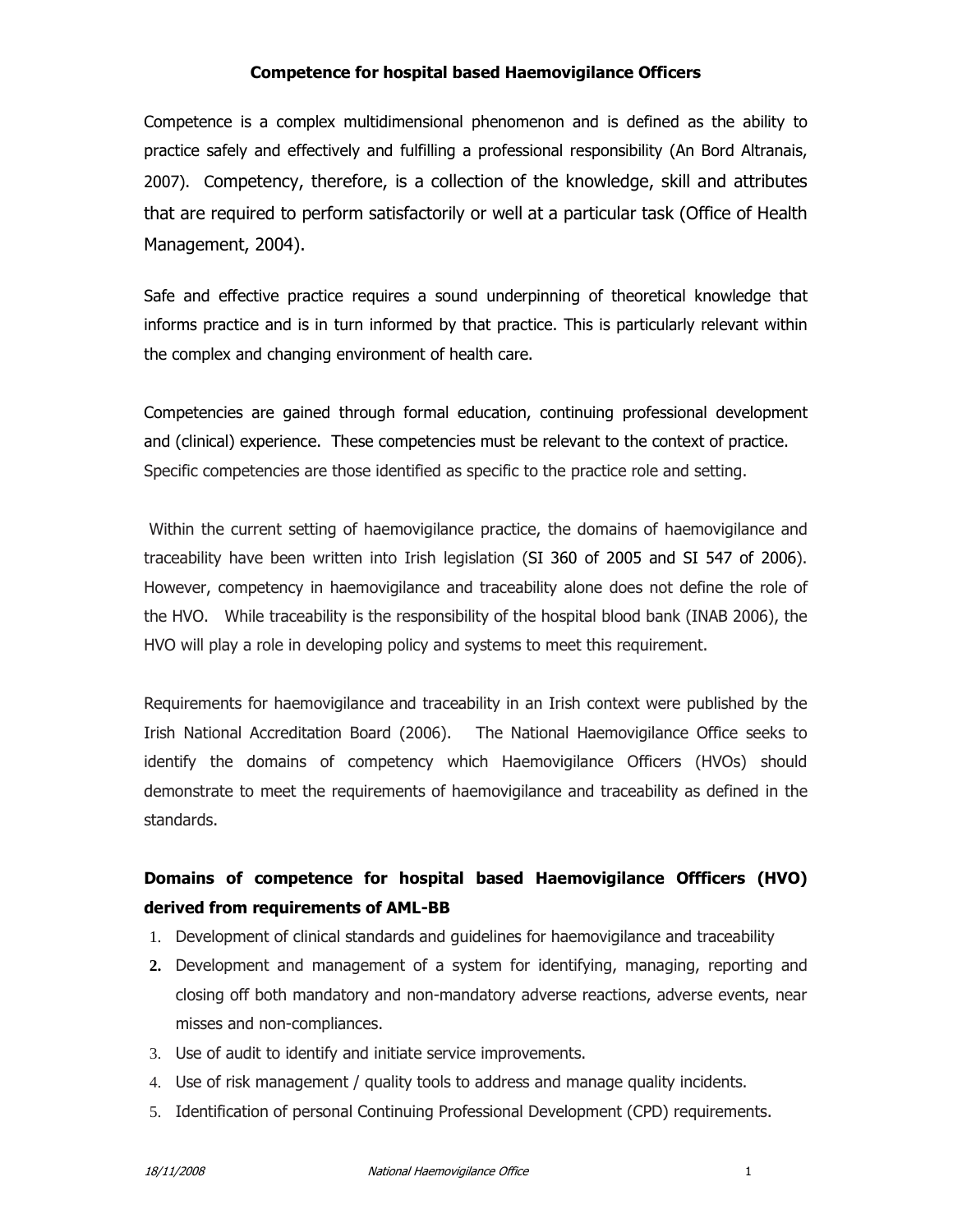| An understanding of the implications of EU                    | <b>Competency</b> | <b>Evidence</b>   | <b>of</b> |
|---------------------------------------------------------------|-------------------|-------------------|-----------|
| <b>legislation</b>                                            | <b>Assessment</b> | <b>Competency</b> |           |
|                                                               |                   | <b>Yes</b>        | <b>No</b> |
| This includes                                                 | Manager           |                   |           |
| 2002/98/EC<br>blood<br>Directives<br>EU<br>and                | Assessment        |                   |           |
| 2005/61/EC, SI 360 of 2005 and SI 547 of 2006,                |                   |                   |           |
| Requirements for Blood<br>Minimum<br><b>Bank</b><br>$\bullet$ |                   |                   |           |
| Compliance with Article 14 (Traceability) and                 |                   |                   |           |
| Article 15 (Notification of Serious Adverse                   |                   |                   |           |
| Reactions and Events) of EU<br><b>Directive</b>               |                   |                   |           |
| 2002/98/EC (AML-BB)                                           |                   |                   |           |
| ISO 15189                                                     |                   |                   |           |
| Haemovigilance Handbook: Requirements for<br>$\bullet$        |                   |                   |           |
| Reporting Serious Adverse Reactions and Events                |                   |                   |           |
| to the National Haemovigilance Office                         |                   |                   |           |

## Competency assessment framework – What and how?

| lead and participate in development of<br>Can                             | <b>Competency</b> | <b>Evidence</b>   | <b>of</b> |
|---------------------------------------------------------------------------|-------------------|-------------------|-----------|
| transfusion policy                                                        | <b>Assessment</b> | <b>Competency</b> |           |
|                                                                           |                   | <b>Yes</b>        | <b>No</b> |
| Availability of transfusion policies as defined in<br>$\bullet$           | Manager           |                   |           |
| AML-BB                                                                    | Assessment        |                   |           |
| development and review<br>of l<br>Evidence<br>o <sub>f</sub><br>$\bullet$ | Training in local |                   |           |
| transfusion policy in a systematic manner and as                          | policy            |                   |           |
| outlined by organisational policy                                         | development       |                   |           |

| Identification, investigation co-ordination and                                                                                                                                                                                                             | <b>Competency</b>  | <b>Evidence</b><br>οf |           |
|-------------------------------------------------------------------------------------------------------------------------------------------------------------------------------------------------------------------------------------------------------------|--------------------|-----------------------|-----------|
| reporting all adverse transfusion reactions                                                                                                                                                                                                                 | <b>Assessment</b>  | <b>Competency</b>     |           |
|                                                                                                                                                                                                                                                             |                    | <b>Yes</b>            | <b>No</b> |
| knowledge of adverse transfusion<br>Up-to date<br>$\bullet$<br>reactions<br>Evidence of a system to identify adverse transfusion<br>$\bullet$<br>reactions<br>Maintains a record of all reactions reported and<br>$\bullet$<br>investigated at local level. | Manager assessment |                       |           |
| Evidence of systems to report serious adverse<br>$\bullet$<br>transfusion reactions to National Haemovigilance   training days run by                                                                                                                       | Attendance<br>at   |                       |           |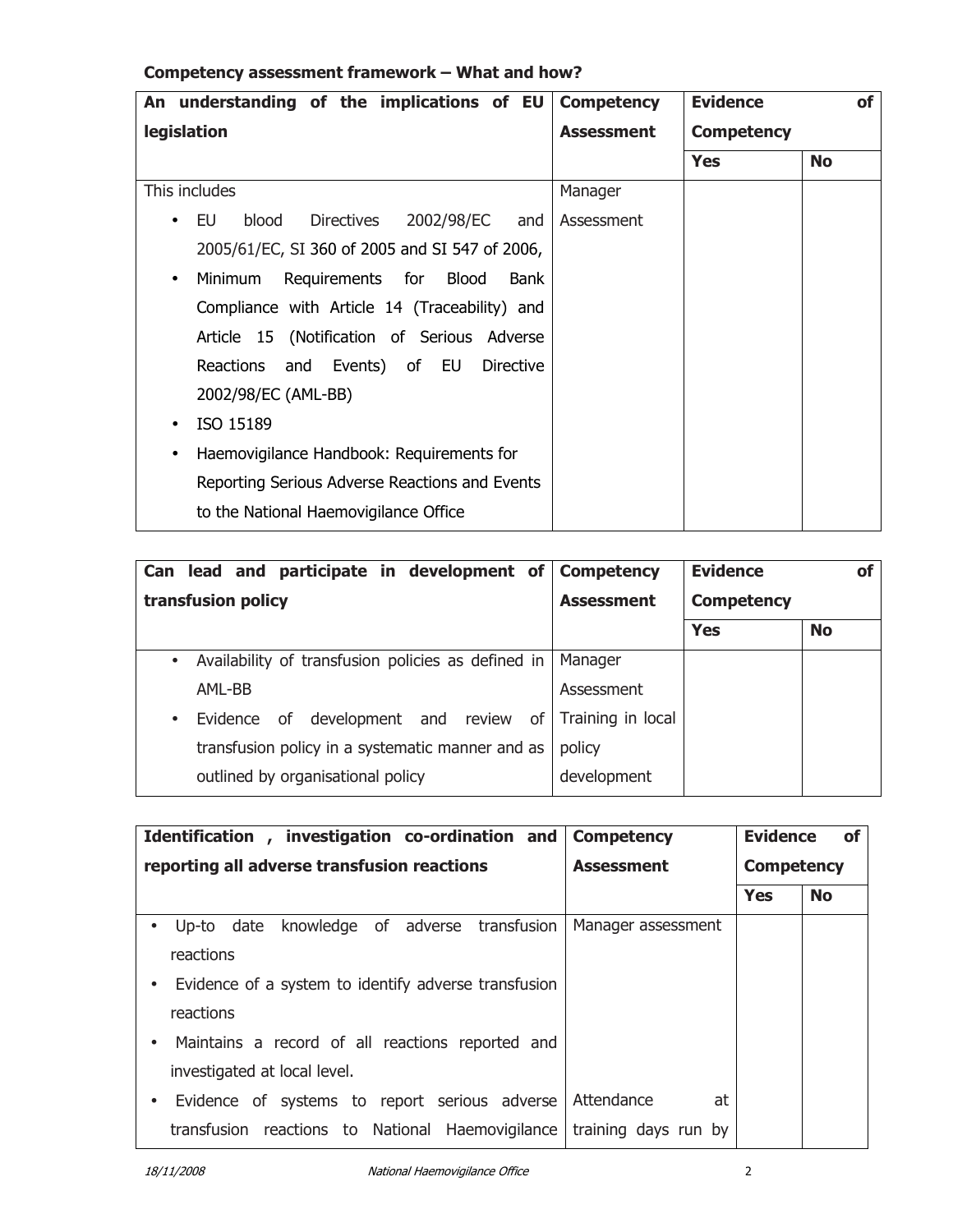| Office                                           | NHO.     | (if appointed         |  |  |
|--------------------------------------------------|----------|-----------------------|--|--|
| Knowledge of which reactions are appropriate to  |          | within previous year) |  |  |
| report to National Haemovigilance Office         |          |                       |  |  |
| Knowledge of which reactions are not accepted by |          | Haemovigilance        |  |  |
| National Haemovigilance Office                   | Handbook |                       |  |  |

| Identification, investigation co-ordination and                    | <b>Competency</b>           | <b>Evidence</b>   | <b>of</b> |  |
|--------------------------------------------------------------------|-----------------------------|-------------------|-----------|--|
| reporting all adverse transfusion events, near                     | <b>Assessment</b>           | <b>Competency</b> |           |  |
| misses and non-compliances                                         |                             | <b>Yes</b>        | <b>No</b> |  |
| Evidence of analysis of adverse transfusion events                 | Manager assessment          |                   |           |  |
| /near misses/ non compliances, where necessary                     |                             |                   |           |  |
| facilitating change process to reduce continued risk to            |                             |                   |           |  |
| patients.                                                          |                             |                   |           |  |
| Can initiate where appropriate and participate in root             |                             |                   |           |  |
| cause analysis                                                     |                             |                   |           |  |
| Evidence of a system to identify adverse transfusion               |                             |                   |           |  |
| events / near misses / non-compliances                             |                             |                   |           |  |
| Maintains a record of all events / near misses / non-<br>$\bullet$ |                             |                   |           |  |
| compliances reported and investigated at local level.              | Attendance<br>at            |                   |           |  |
| Evidence of ability to report serious adverse                      | training days run by        |                   |           |  |
| transfusion events – both mandatory and non-                       | <b>NHO</b><br>(if appointed |                   |           |  |
| mandatory to National Haemovigilance Office                        | within previous year)       |                   |           |  |
| Knowledge of which events are appropriate<br>to                    |                             |                   |           |  |
| report to National Haemovigilance Office                           | Haemovigilance              |                   |           |  |
| Knowledge of which events are not accepted by                      | Handbook                    |                   |           |  |
| National Haemovigilance Office                                     |                             |                   |           |  |

| Can lead and participate in transfusion related           | <b>Competency</b>              | <b>Evidence</b>   | <b>of</b> |
|-----------------------------------------------------------|--------------------------------|-------------------|-----------|
| audit                                                     | <b>Assessment</b>              | <b>Competency</b> |           |
|                                                           |                                | <b>Yes</b>        | <b>No</b> |
| Evidence of training in audit<br>$\bullet$                | Manager Assessment             |                   |           |
| Evidence of an audit schedule for local area<br>$\bullet$ | in<br>audit<br><b>Training</b> |                   |           |
| Evidence of completed audit process<br>$\bullet$          | process                        |                   |           |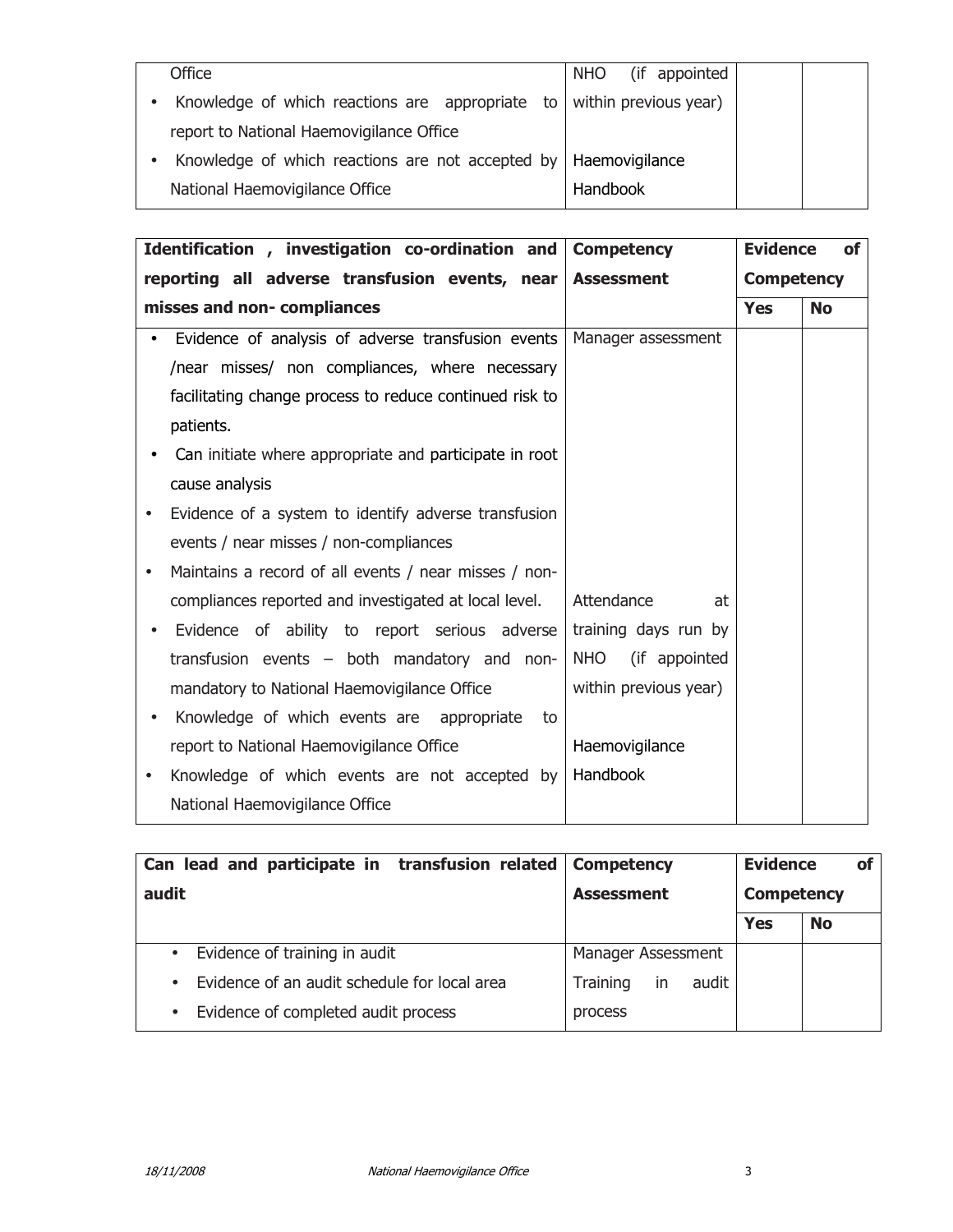|           | Maintains an up-to date knowledge                              | <b>Competency</b>       | <b>Evidence</b>   | οf        |
|-----------|----------------------------------------------------------------|-------------------------|-------------------|-----------|
|           |                                                                | <b>Assessment</b>       | <b>Competency</b> |           |
|           |                                                                |                         | <b>Yes</b>        | <b>No</b> |
| $\bullet$ | Attendance at conferences /training days /work shops           | of<br>Records           |                   |           |
|           | to maintain an up to date knowledge.                           | attendance<br>at        |                   |           |
|           | Completion of appropriate 3 <sup>rd</sup> Level Haemovigilance | training<br>days<br>and |                   |           |
|           | education e.g. Haemovigilance course at Dublin City            | conferences.            |                   |           |
|           | University (Newly appointed HVOs)                              | Completion of Level1,   |                   |           |
|           |                                                                | Level 2 and Level 3     |                   |           |
|           |                                                                | Elearning modules       |                   |           |
|           |                                                                |                         |                   |           |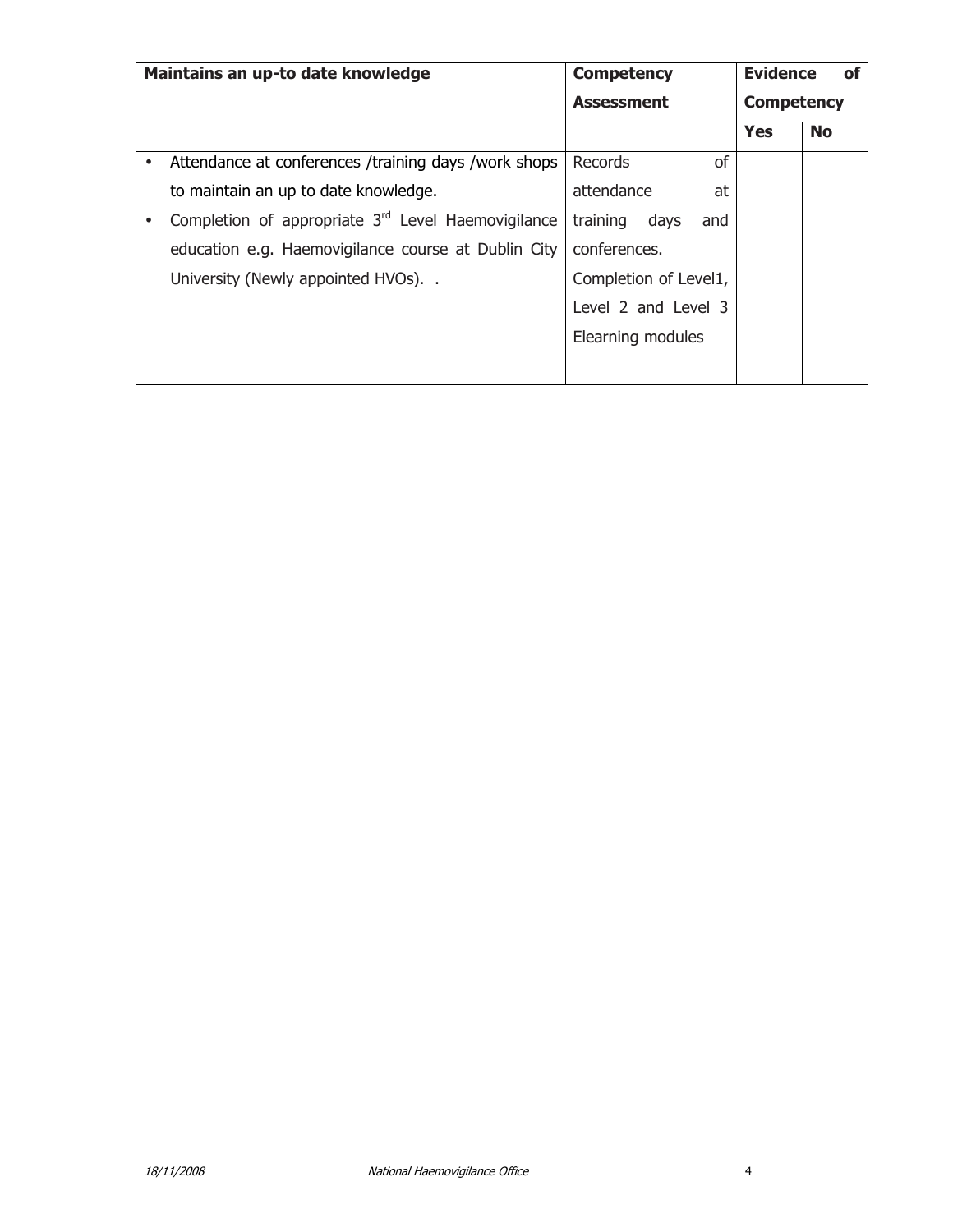#### Assessment

#### Assessment criteria

Competency assessment is varied, and very little agreement exists on how competency should be measured. This framework will employ two approaches; evidence of training, and managerial assessment.

It is expected this framework be used to support the development of the HVO and the haemovigilance service within an organisation. Therefore competency assessment of the HVO should be integrated into professional development planning framework in the organisation. Where the achievement of competency is challenging, an action plan based on identified learning needs will be developed and agreed.

#### Action Plans (for achievement of competencies)

| Plan | <b>Date</b> | <b>Achieved</b> | <b>Signature</b>       | О1 |
|------|-------------|-----------------|------------------------|----|
|      |             |                 | <b>Manager and HVO</b> |    |
|      |             |                 |                        |    |

#### Who should assess hospital based HVO competency?

Competency assessment of HVOs should be based in the organisation in which the HVO is based, and should be carried out by the HVO's Manager. Where there is a separate clinical and professional management structures, a shared assessment should be conducted. This framework supports this process.

#### When should competency be assessed?

**Assessment of newly appointed HVOs:** Newly appointed HVOs should have formative and summative assessments as part of this competency assessment. A learning need analysis using the framework outlined should be carried out to identify learning needs of newly appointed HVOs in the relevant domains of competency. A formative assessment should be conducted within one month of commencing employment, and a summative assessment before the end of the 6-month period. The purpose of the formative assessment is to identify the learning needs of the HVO and how these will be achieved. A summative assessment shall be agreed when the identified learning needs have been accomplished.

**Ongoing assessment for HVOs in post:** Competency should be reassessed every 3 years (National Patient Safety Agency, competency for clinical blood transfusion)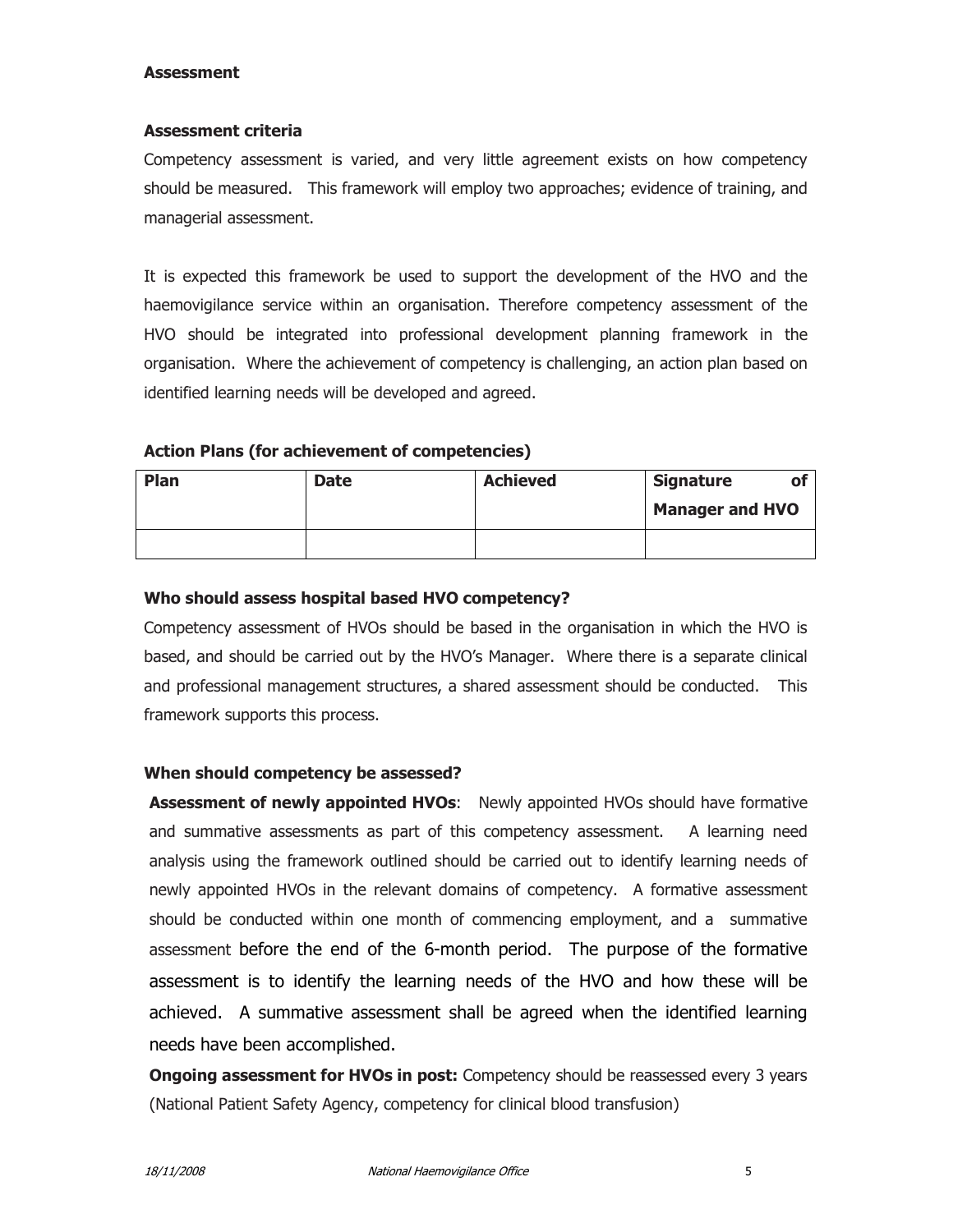### Role of National Haemovigilance Office

The role of the National Haemovigilance Office is

- Development and review the competency requirements for HVOs.
- Educational support for HVOs through DCU Course, E Learning, Training days.